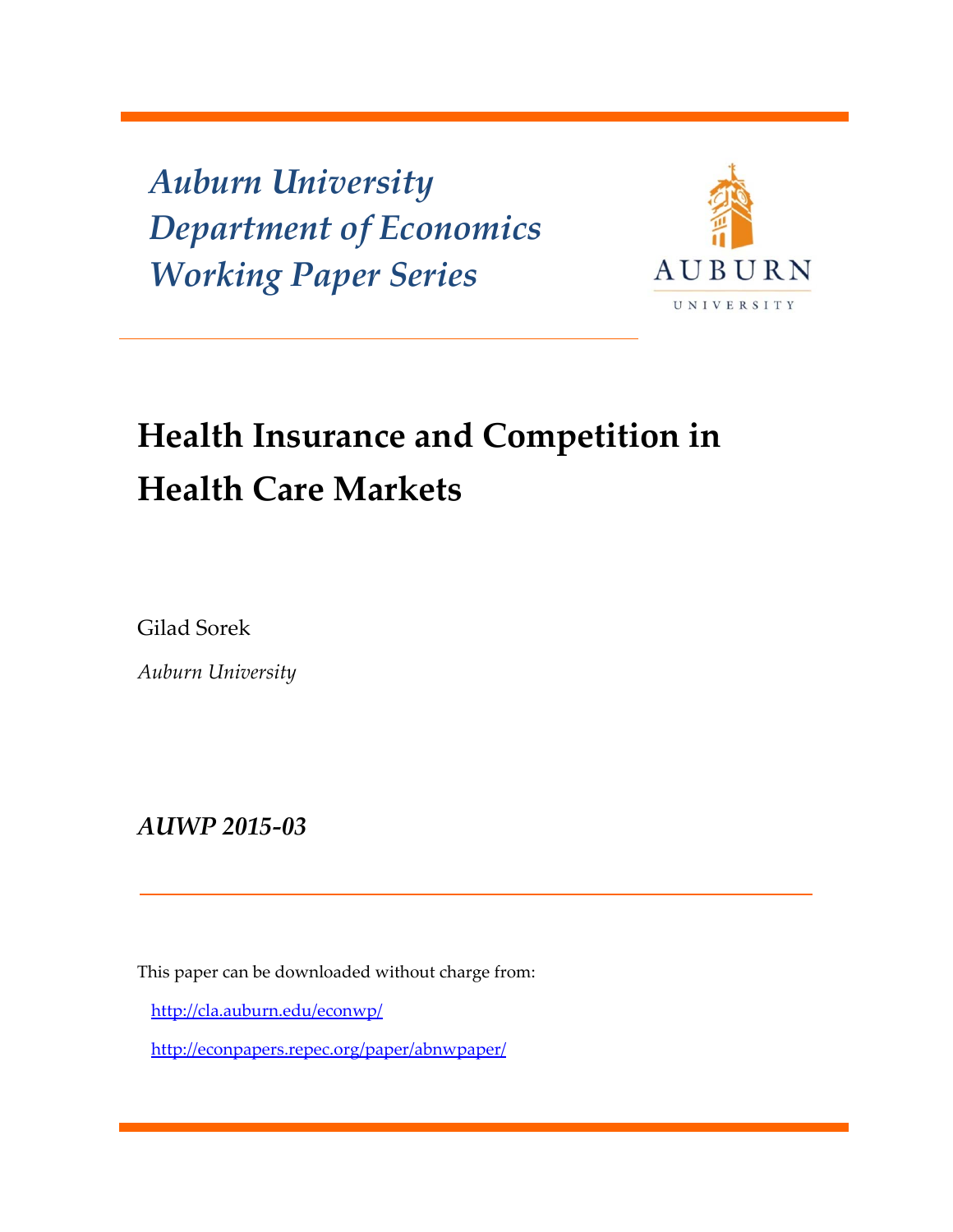# Health Insurance and Competition in Health Care Markets

Gilad Sorek\*<sup>†</sup>

April 2015

#### Abstract

I study duopolistic market for differentiated medical products. Medical providers decide whether to sell on the spot market to sick consumers or to sell through competitive insurance market to healthy consumers. While shopping for insurance consumers know only the distribution of possible medical needs they may have if they get sick. Only when getting sick their actual medical need reveals and diagnosed. Hence consumers on the insurance market have lower taste differentiation than the sick consumers who are shopping on the spot market. I find that in equilibrium providers sell only on the insurance market, even though this intensifies competition because of lower taste differentiation. Competition between providers under insurance sales brings premiums low enough to motivate consumers buying insurance for both products. Insurance sales generate efficient horizontal product differentiation, lower prices, and efficiently higher quality.

JEL Classification: : I11, I13, L1

Key-words: Insurance, Non-linear Pricing, Option Demand, Differentiation

Economics Department - Auburn University , Auburn AL. Email: gms0014@auburn.edu . Tel: 716-867-9497.

<sup>&</sup>lt;sup>†</sup>Thanks go to Randy Beard and Aditi Sengupta for helpful comments and to Adeet Handel for challenging discussions. I also benefited from participants comments on presentations at Auburn University, the spring 2014 Midwest-Theory Conference at UIPUI and the ASHE 2014 conference at USC, and discussion comments by Ted Frech.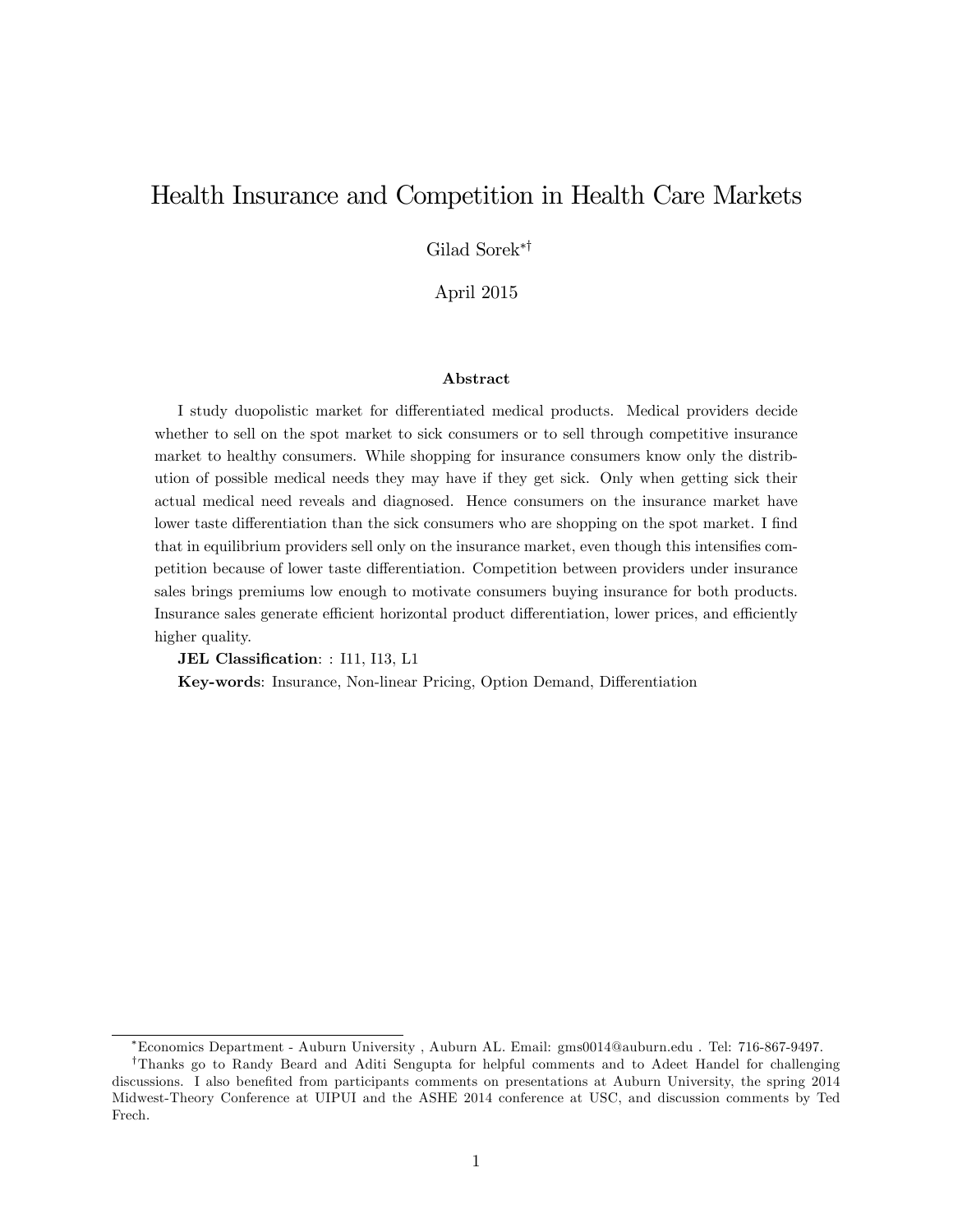## 1 Introduction

I study duopolisic competition in Hotelling's (1929) linear market for differentiated medical goods. Providers of medical products choose specialization (horizontal location) and then compete in quality and price. In addition they choose whether to sell on spot market to sick consumers or through competitive insurance market to healthy consumers. When selling through insurance the prices set by medical providers translate to up-front (actuarially fair) premiums.

Healthy consumers face a probability distribution of possible medical needs. In case of sickness each consumer will draw one medical need from this distribution. In Hotelling's setup this means that consumers don't know their location on the differentiated medical care market before getting sick. Therefore, healthy consumers are also uncertain regarding which medical product they will prefer to utilize before their actual medical need reveals (i.e. before getting sick).

This uncertainty decreases consumers taste differentiation on insurance market, which in turn intensifies competition compared with spot market sales. Moreover, it generates demand for including both medical products under insurance coverage by each consumer. The two medical products that are substitutes for sick consumers on the spot-market may be perceived as complements when sold through insurance. In other words, ex-ante uncertainty on future medical needs generates option-demand for multiple medical products.

The option value of each product depends on the risk of getting sick, the distribution of medical needs, and technological differentiation. The latter factor implies that the option values of both technologies are co-determined. For given products and prices, consumers may either choose buying an option for utilizing one technology only or to buy options for utilizing both of them. Hence, when opting to sell through insurance innovators shift from spot-price competition over the marginal consumers, to competition in the option market over marginal inclusion under insurance coverage.

I find that in the equilibrium with insurance sales premiums are low enough to motivate consumer buying insurance for both products. In addition providers (privately) choose their locations and qualities as to maximize the joint-value from covering both technologies under insurance, thereby maximizing welfare. This insurance-sales equilibrium has "prisoner's dilemma" flavor: the choice to sell through insurance is beneficial for each provider privately, but profits are ultimately lower when both innovators do so.

## 2 Related Literature and Contributions

Several works have studied markets for differentiated medical products under insurance sales<sup>1</sup>. Special attention was given in this literature to the implications of alternative payment schemes (Nell et al. 2009 and Bardey et al. 2012), vertical relations between providers and payers (as in

 ${}^{1}$ In this context horizontal differentiation on the products space has two common interpretations: product differentiation within a given therapeutic category (e.g. pharmaceuticals as in Grossman 2013) and hospitals differentiation with respect to area of specializations (as in Gal Or 1997, Lyon 1999 and Brekke et al. 2007b). In both cases sellers' locations defines the effectiveness of their product in treating different medical conditions (within or across therapeutic category). The present analysis applies to both interpretations, and for consistency I will follow the first.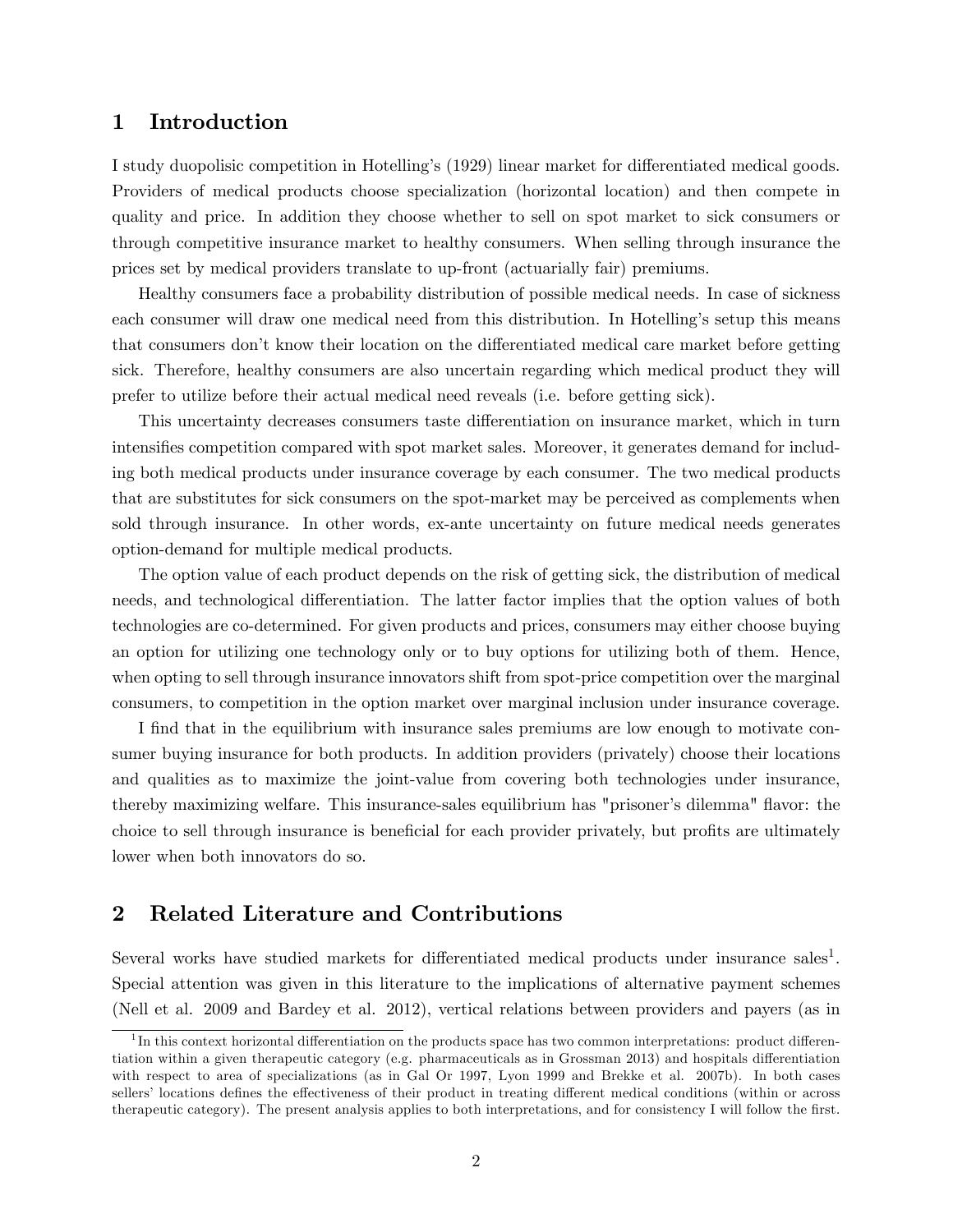Gal-Or 1997, Lyon 1999, Katz 2011, Bardey and Bourgeon 2011, Douven et al. 2014), and different regulations (see Brekke et al. 2007a, Bardey et al. 2012, and Grossman  $2013)^2$ .

Most aforementioned studies assumed consumers face a specific medical risk. That is each consumer knows the exact medical need she will have if she gets sick. In Hotellingís setup this means that healthy consumers know what would be their exact location on the medical-needs line, in case they will get sick.

In reality however, patients' specific medical needs most commonly reveal and diagnosed after getting sick<sup>3</sup>. This means that while consumers are shopping for insurance they know only the distribution of possible medical needs each one of them may have. I will refer to this type of medical risk as "indeterminate", because consumers are uncertain which of all possible medical needs will be realized in case of sickness. The implications of this plausible uncertainty to market outcomes are the focus of this study.

The few works that accounted for indeterminate medical risks by Gal-Or (1997, 1999) and Douven et al. (2014) focus on bargaining and network formation among differentiated providers and differentiated insurers, abstracting from providers choices of specialization and quality<sup>4</sup>.

In this paper I provide a complementary market analysis under indeterminate medical risks. I study duopolistic competition in location, quality, and price. In addition providers choose whether to sell through competitive insurance markets or sell on the spot market. When selling through insurance providers compete in the option market: the inclusion of medical product under insurance coverage gives an option to utilize it at lower marginal price when sick.

Under full reimbursement (zero co-pays), the option value of a given medical product defines the highest insurance-premium consumer is willing to pay (for getting that product under insurance coverage). However, the option value of a given medical product sold on the insurance market depends on the type of medical risk consumers are facing.

Consider first the case of specific medical risk. Here ex-ante healthy consumers on the insurance market and ex-post sick consumers on the spot market have the same degree of taste differentiation for alternative products. In this case the option value of each technology depends solely on its effectiveness (quality and location) and the probability of becoming sick. Then, each consumer prefers buying only one insurance - for the most cost effective product<sup>5</sup>.

<sup>5</sup>In this case, if consumers are risk neutral market outcomes would not change merely buy selling each product

 $2$ This literature followed an earlier line of research on the effect of mark-up pricing in health care markets on insurance markets efficiency. See Gaynor et al. (2000).

<sup>&</sup>lt;sup>3</sup>Yet, some inherited medical conditions can be highly predicted through genetic checks and family history for example. Furthermore diagnoses are also subject to errors. Thus some uncertainty regarding the effectiveness of each medical treatment may be revealed only after utilization, making medical technologies an experience-good. This type of uncertainty however is common to spot-market and insurance consumers and thus should not alter our main results, as long as diagnosis is somewhat informative. Brekke et al. (2007b) model diagnosis inaccuracy to study the role of gatekeepers, but without repeated purchases. Crawford and Shum (2005) model the dynamics of learning pharmaceuticals' effectiveness through experiencing.

 $4$ Another related exception, is the work by Ma (1997) which employs a different setup. In this study consumer's utility from one of two products is ex-ante uncertain, and the two products can be bundled by insurers, under option price contracts. Here, differentiation and mode of provision choices are also abstracted. Brekke et al. (2007b) model consumer's uncertainty regarding medical needs, to study the effect of Gatekeepers on differentiation and quality choices, in spot-market with regulated prices.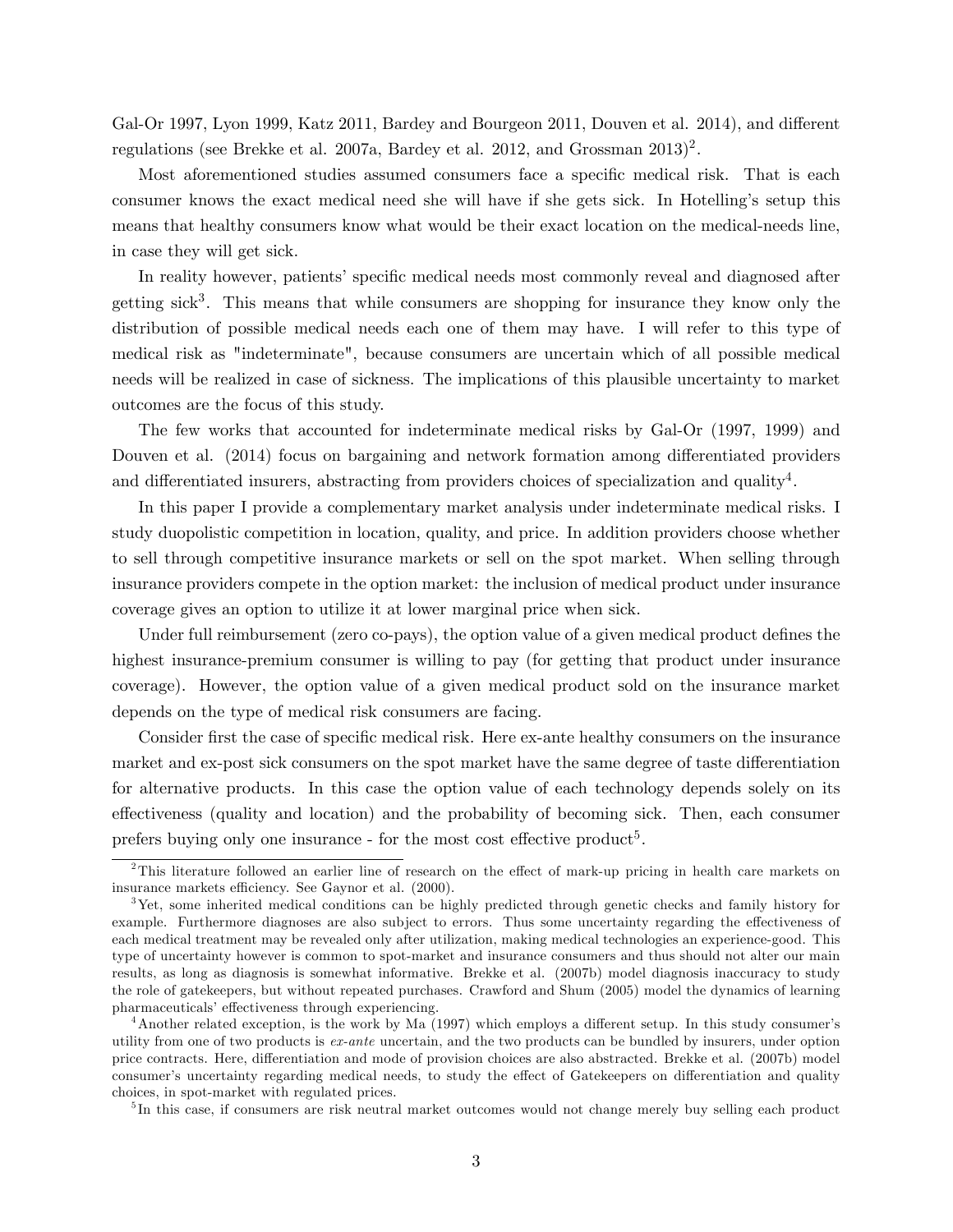Under indeterminate medical risk consumers taste differentiation on the insurance market is lower than on the spot market. If they all face the same distribution of medical risks, healthy consumers on the insurance market have identical (ex-ante) preferences over all medical products. In this case the option value of *each* product depends on the *distribution* of medical needs and distribution of available products. Here consumers may like to include either one product or both under insurance coverage, depending on their prices and differentiation degree.

To better understand consumers considerations in this case, suppose two differentiated medical product are equally priced and symmetrically located on the preference line (which represents the range of possible medical needs). Consumers would buy insurance for both products only if the additional premium payment justifies the additional variation products effectiveness over all different medical needs. If the products are only slightly differentiated<sup>6</sup>, only a correspondingly low price shall motivate consumers to buy insurance for both.

However, so long as prices are not low enough to motivate buying insurance for both products, the two providers are engaged in intense price competition, a-la Bertrand. This is because they have the same stand along option value: symmetrically located and equally priced the two products are perceived as perfect substitutes to consumers on the insurance market.

Hence, under insurance sales demand faced by each provider is extremely elastic for high prices. However, it becomes perfectly inelastic once consumers buy insurance for both products. Then demand cannot increase with further price  $\text{cut}^7$ . This price level defines the equilibrium in this analysis. I show that insurance sales are chosen in equilibrium by both providers and that competition under insurance sales results in efficient differentiation and quality provision.

Among the aforementioned references the works by Lyon (1999) and Katz (2011) are most closely related to mine. Both works study the implications of vertical integration between competitive insurers and differentiated providers, under specific medical risks. My analysis is directly comparable with their market analyses under no vertical integration (see Section 4 in both papers).

Lyon (1999) assumes that consumers are uncertain about products qualities when buying insurance, and insurers bundle both providers under one unified premium. Katz (2011) abstracts from quality uncertainty, but also assumes employers offer their employees uniform insurance plans.

In both works bundling providers under pooled insurance policy softens price competition and imposes complementarity effects among providers. It is not well justified however, why would competitive insurers bundle technologies if consumers are better off having only one product under coverage<sup>8</sup>.

through separated insurance policy. If consumers are risk averse medical prices could rise due to consumers' additional willingness to pay for the bundled insurance services (elimination the financial risk of medical bills).

 ${}^{6}$ That is they have very similar therapeutic impact in treating different medical needs.

<sup>&</sup>lt;sup>7</sup>Note however that even if consumers buy options for both technologies, they eventually utilize only one of them. Hence the ex-post substitutable treatments can be ex-ante compliments. Dranove and White (1996) also study the implications of option demand in health-care markets, under the same type of ex-ante uncertainty regarding medical needs. However, they focus on competition among different physicians groups and hospitals, and the effect of labor specialization on prices. They do not study differentiation, quality and mode of provision choices. In a related paper, Capps et al. (2003) formulate and estimate measures of market power held by networks of medical providers.

 $8\text{As explained above under specific medical needs as in Katz (2011) consumers cannot gain from having more than }$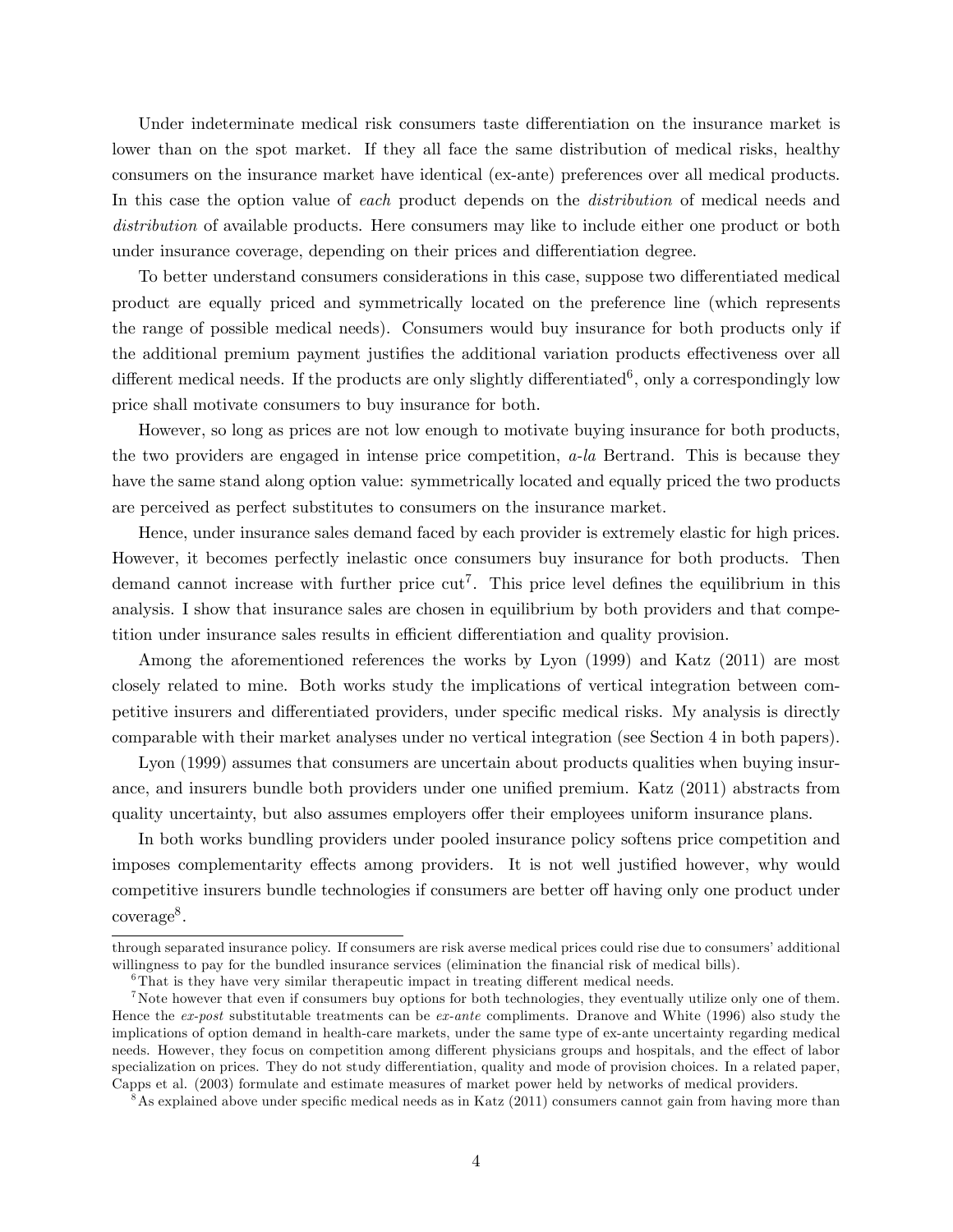Unlike Lyon (1999) and Katz (2011) I assume that (1) consumers face indeterminate medical risk<sup>9</sup>(2) Perfectly competitive insurers can price and sell separated policies for each product (3) Sellers choose specialization and provision mode along with quality and price<sup>10</sup>. The analysis yields the following distinctive results.

(a) I start with solving competition in location and price with simultaneous moves. I define unique symmetric equilibrium in which both products sold through insurance, all consumers buy insurance for both products, medical prices are lower than under spot market competition, and horizontal differentiation is efficient.

These results are distinctive to this setup, as differentiation is typically inefficient under spotprice competition and under insurance sales with specific medical risk (see for example d'Aspremont et al. 1979 and Brekke et al. 2007a). They also contrast with the anti-competitive effect of insurance derived under specific medical risk and pooling insurance policy (Lyon 1999 Nell et al. 2009, Katz  $2011$ , and Grossman  $2013$ <sup>11</sup>.

(b) Allowing innovators a costly quality choice (i.e. vertical differentiation) does not change equilibrium prices and locations. Equilibrium quality level is efficient and is higher than under spotprice competition. This result is consistent with the common view on health insurance as spurring medical R&D (see Lyon 1999, Katz 2011, and Grossman 2013). Nonetheless, in this literature quality provision is typically inefficient (see Brekke et al. 2006 for discussion)<sup>12</sup>.

(c) For the case of sequential entry (that is abstracted in the aforementioned literature), I characterize asymmetric equilibrium in insurance sales: the leader located at the middle of the preference range, and the follower located close to the market end. In comparison, the maximaldifferentiation equilibrium under spot-price competition is neutral to entry-timing (See Tabuchi and Thisse  $1995)^{13}$ . Furthermore, I find that sequential entry yields first-mover gains, and utility gains to consumers - compared with simultaneous moves equilibrium.

This result is relevant to the study on follow-on drugs, considered also as "me-too" drugs. Unlike generic drugs, "me-too" drugs are patented drugs developed by following innovators in a given therapeutic category, meaning they are differentiated from the drug provided by the incumbent. Recent papers have estimated significant gains to consumers from follow-on drugs, for recent examples see Bokhari and Fournier (2013) and Arcidiacono et al. (2013).

one product under insurance coverage. The uncertain quality considered by Lyon (1999) can also induce demand for including both providers under insurance coverage. However this result is assumed by Lyon (1999) as consumers are not offered separated policies.

<sup>&</sup>lt;sup>9</sup>In his concluding remarks Lyon (1999) suggests exploring the implications of uncertain medical needs ("uncertain health status") as a worthwhile extension of his work research.

 $10$ Location and provision mode choices are abstracted in Lyon (1999) and Katz (2011).

<sup>&</sup>lt;sup>11</sup>Vaithianathan (2006) derive the same results in oligopolistic market under Cournot competition. Dranove and White (1996) suggest that option demand for specialists-groups works to increase prices set by each specialist, and thereby overall medical spending.

 $12$ By exception, in Katz (2011) quality provision is also efficient due to the complementarity effect imposed by bundling technologies under one insurance policy. In the present work quality choices are efficient because sellers realize that competition under insurance sales will equalize the option value of each product to their joint value. Note also that consumer's uncertainty regarding quality typically works to decrease investment in quality. For recent examples see Brekke et al. (2007b) and Gravelle and Sivey (2010).

<sup>&</sup>lt;sup>13</sup>Implying that competition through insurance under certain medical needs is also neutral to entry timing.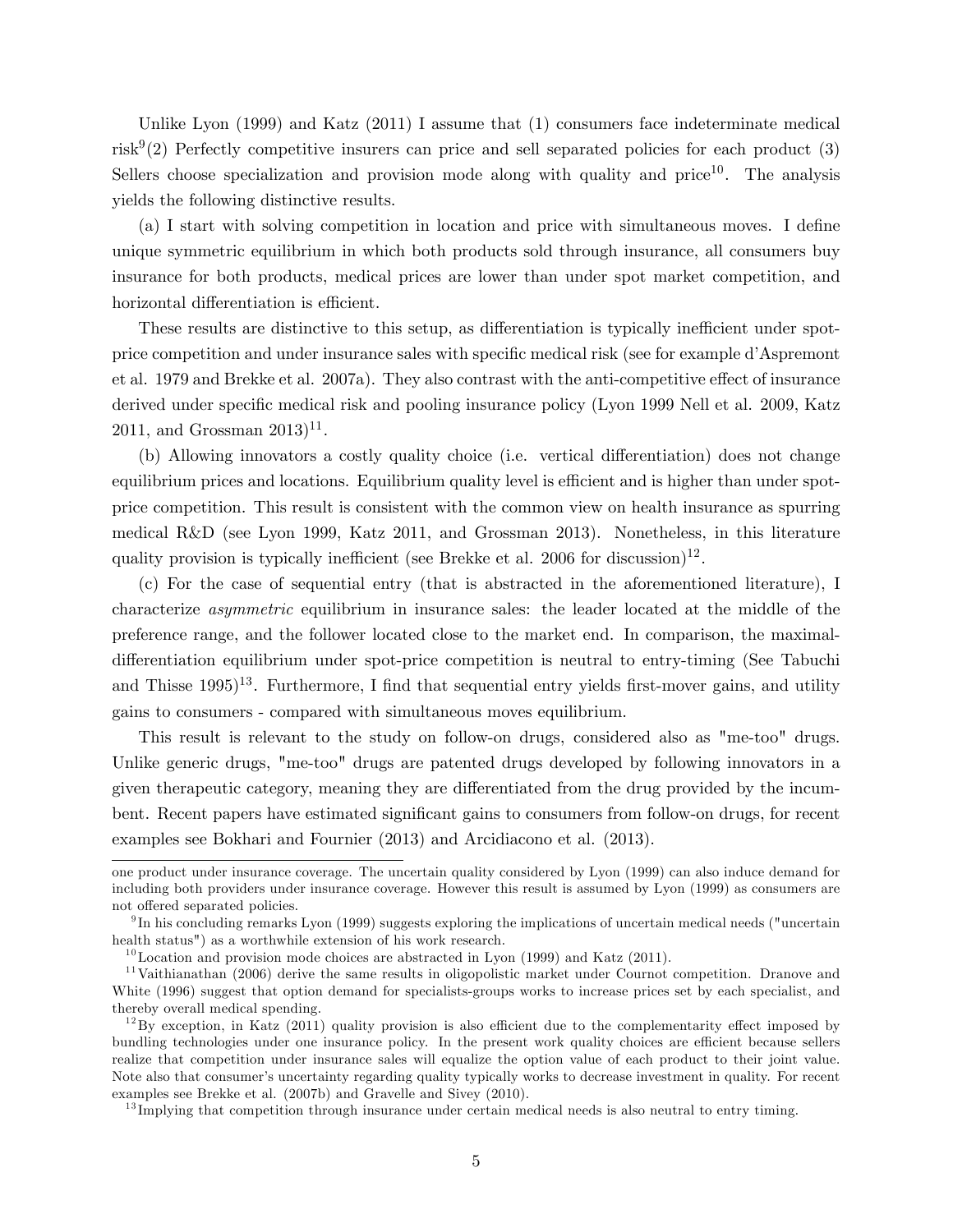Other theoretical works study the implications of different price regulations ("reference prices") to competition in pharmaceuticals markets, but assumed exogenous symmetric differentiation (see for example Brekke et al. 2007a, Miraldo 2009 and Bardey et al. 2010). The analysis here suggests that in face of perfectly competitive insurers sequential entry implies inefficiently low differentiation, but yet higher gains for consumers compared to simultaneous moves.

To summarize, this work shows that accounting for consumers' uncertainty regarding future medical needs, changes the way health insurance affects markets for medical products. To this end it abstracts from the conventional informational imperfections associated with health insurance i.e. moral hazards and adverse selection (following Gal-or 1997, Lyon 1999, Katz 2011 and Douven et al. 2014).

On a final note, the present work relates also to studies on competition in non-linear pricing written outside the realm of the health-care industry (See for example Rochet and Stole 2002, Yin 2004, and Armstrong and Vickers 2010). There however, non-linear pricing does not have the dynamic structure and consumersí needs are certain. Consequently, in this literature non-linear pricing commonly promotes welfare and shifts surplus in favor of producers, whereas in the present work welfare gains shift in consumers' favor.

The remainder of the paper develops as follows: Section 3 introduces the detailed setup. Section 4 studies Duopolistic location-price competition, under simultaneous and sequential entry. Section 5 incorporates quality choice, and Section 6 concludes this study.

## 3 The Model

The market is populated with a unit mass of ex-ante identical consumers. Each consumer faces the probability  $\pi$  to develop a medical need denoted x, that is becoming sick. All medical needs are uniformly distributed over an interval of length  $L : x \sim U[0,L]$ . The distribution x is a common knowledge. However, the exact medical need of each consumer is revealed only once getting sick. Each sick consumer draws one medical need from the distribution  $x$ , which is correctly diagnosed at no cost and then becomes a common knowledge.

When healthy, consumer utility is  $v$ , and when sick it droops to zero if not treated. Once treated, consumer's utility depends on the effectiveness of the medical product utilized and the price paid. The effectiveness of a medical product is decreasing with horizontal distance from the treated medical need.

Hence the expected utility from using product  $y$  for treating medical need  $x$  is

$$
E(u) = (1 - \pi) v + \frac{\pi}{L} \left[ v - \theta (x - y)^2 \right]
$$

and the expected utility from using product  $y_j$  to treat all alternative medical needs is

$$
E(u) = (1 - \pi) v + \frac{\pi}{L} \int_{0}^{L} \left[ v - \theta (x - y)^2 \right] dx \tag{1}
$$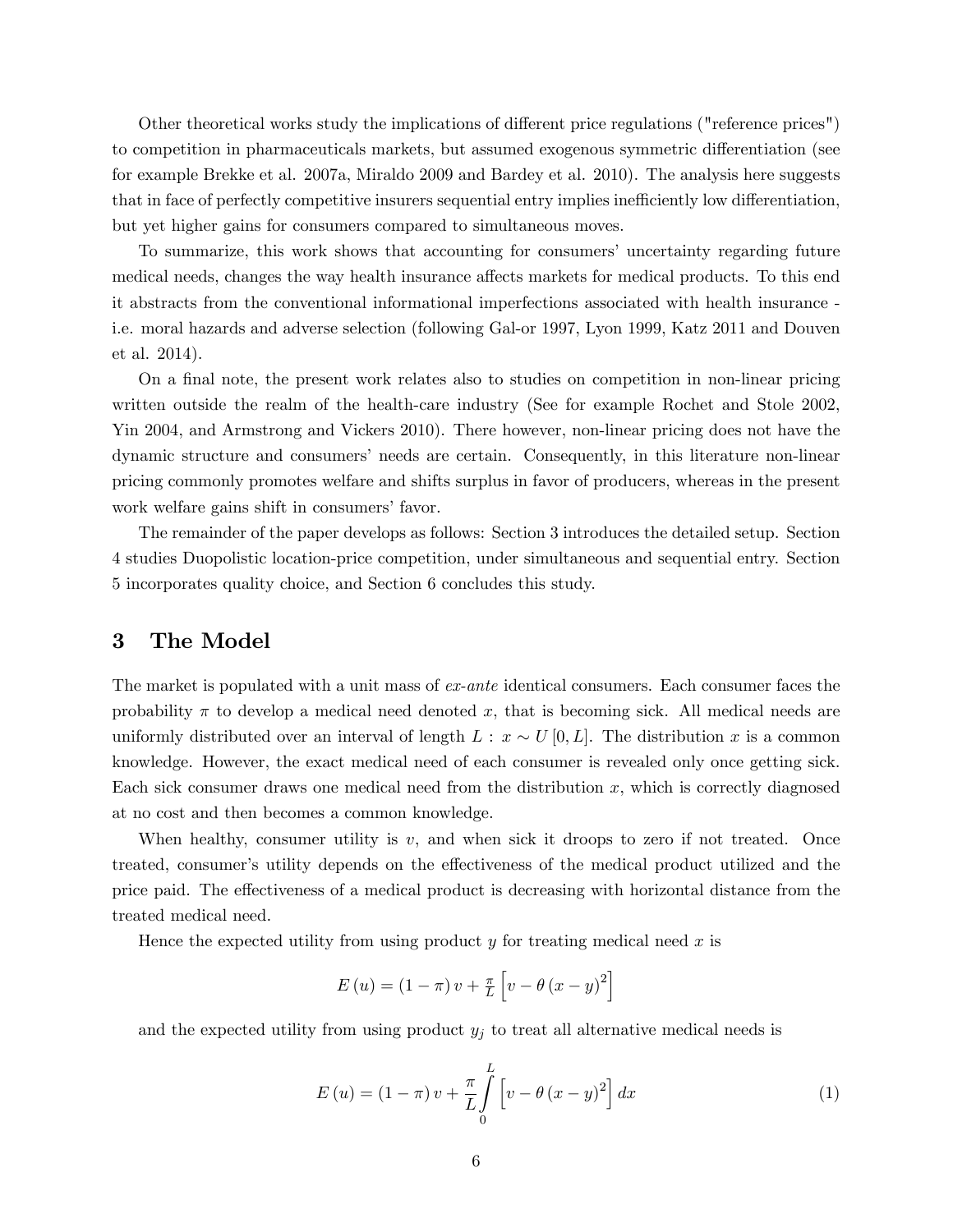The expected utility function  $(1)$  is conventional to the related literature<sup>14</sup>. It implies neutrality with respect to the financial risk associated with medical expenses. Abstracting from risk aversion simplifies the analysis. More importantly however, it allows focusing on the effects of insurance on market outcomes that are solely due to its non-linear dynamic structure, which corresponds to option-pricing. Adding risk-aversion should not alter our main results. The parameter  $\theta$  measures the degree of differentiation over medical conditions, or the cost of mismatch between medical need and treatment that are non-insurable.

Providers choose in which medical need to specialize by picking location  $y \in L$ . I assume zero marginal cost of provision (as in Lyon 1999 and Katz 2011), and  $\frac{4V}{5\theta} > L^2$ .<sup>15</sup> In addition to choosing location, providers choose their marketing method: they can sell to sick diagnosed consumers for the spot price  $p_i$ , or sell through perfectly competitive insurers.

Insurers offer separated policies for each product and consumers decide which policy to buy (possibly both)<sup>16</sup>. I assume full reimbursement (as in Lyon 1999 and Katz 2011) implying that the price  $p_i$  translates into an actuarially fair premium denoted  $op_i \equiv \pi_i p_i$ , where  $\pi_i$  is consumers probability to utilize technology  $i$ . To simplify exposition I will describe provider's pricing considerations in terms of the insurance premiums - i.e. the option price op.

For  $v > p_i + \theta (L)^2$  consumer's expected utility from buying product i on the spot market is

$$
(1 - \pi) v + \frac{\pi}{L} \int_{0}^{L} \left[ v - p_i - \theta (x - y_i)^2 \right] dx
$$

And when buying an insurance for that product at the premium  $op_i$  her expected utility is

$$
(1 - \pi) v + \frac{\pi}{L} \int_{0}^{L} \left[ v - \theta (x - y_i)^2 \right] dx - op_i
$$

Risk-neutrality implies that consumers' expected utility is not affected by the payment scheme - spot or insurance sales - so long as insurance premiums are actuarially fair. I will show however that the different payment schemes alter providers' strategic considerations.

## 4 Equilibrium

#### 4.1 Simultaneous Entry

The conventional utility function  $(1)$  implies the well-known maximal-differentiation principle derived by d'Aspremont et al. (1979): providers locate at the two ends of the preference line sharing

<sup>&</sup>lt;sup>14</sup>Except that the literature typically assumes consumers know their specific  $ex\text{-}post$  medical need before getting sick, implying deterministic value of x. See for example Lyon (1999) Brekke et al. (2007b) and Bardey et al. (2012).

 $15$ To assure a fully served market in spot sales equilibrium, and that all product utilizations are beneficial to consumers (at zero price) and socially desired.

 $16$ One can equivalently think of a public insurer that maximizes consumers' utility, by choosing which technologies to include under coverage given their prices.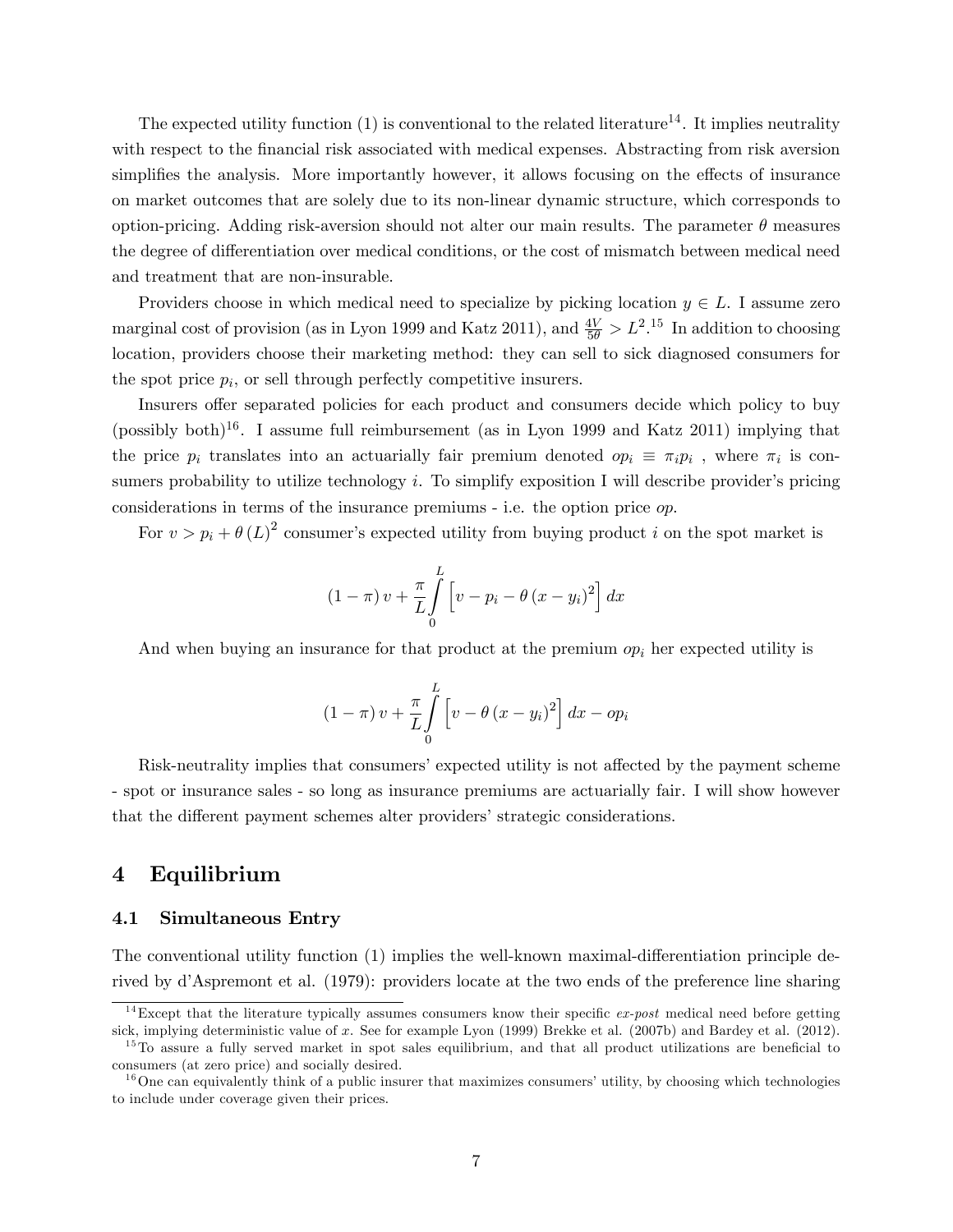the market equally. Each provider charges  $p_s^* = \theta L^2$  to earn a profit  $R_s^* = \frac{\pi \theta L^2}{2}$  $\frac{\partial L^2}{\partial x^2}$ , with total health spending of  $\pi \theta L^2$ . Hence consumers' expected utility is<sup>17</sup>

$$
E\left\{u\right\} = v - \frac{13}{12}\pi\theta L^2\tag{2}
$$

Suppose now, that under maximal differentiation seller 2 switches to insurance-sales. If consumers buy this insurance for the premium  $op_2$  they could utilize product 2 at no additional cost when sick. Therefore they will buy product 2 on the spot market only for the range of medical needs  $\widetilde{x} < \frac{L}{2} - \frac{p_1}{\theta 2L}$  $\frac{p_1}{\theta 2L}$ . Thus, if product 2 is sold through insurance for  $p_1 = p_s^* = \theta L^2$  the spot demand for product 1 goes down to zero, and consumers expected utility becomes:

$$
E(u) = v - \frac{\pi \theta}{L} \int_{0}^{L} x^2 dx - op_2 = v - \frac{\pi \theta L^2}{3} - op_2
$$
 (2a)

Lemma 1 There is no equilibrium in spot sales.

**Proof.** equalizing (2) and (2a) yields  $op_2 = \frac{3\pi\theta L^2}{4} > R_s^*$ . Hence unilateral deviation from spot price to insurance sales is profitable for each provider.  $\blacksquare$ 

Recall that  $op_2$  is the option value of product 2 when product 1 is sold at the spot price  $p_1 = p_s^* = \theta L^2$ . This the highest premium consumers will pay for getting product 2 under (full) insurance coverage. This premium implies that in order to motivate consumers buying insurance for product 2 its per unit price should be reduced from  $p_2 = p_s^* = \theta L^2$  at least to  $p_2 = \frac{3\theta L^2}{4}$  $\frac{dL^2}{4}$ . However, this lower price will be paid for all sick consumers (of measure  $\pi$ ) through insurance. Hence overall profit is higher. Note that provider 2 could reduce the price down to  $p_2 = \frac{\theta L^2}{2}$  $rac{L^2}{2}$  to maintain the spot-market equilibrium profit.<sup>18</sup>

Although spot-sales equilibrium does not sustain when insurance sales are available, I will keep considering the spot-competition outcomes (absent insurance) for later comparisons.

Lemma 2 There is no hybrid equilibrium under which one technology is sold through insurance and the other is sold on spot market. Proof is in the Appendix.

The proof for Lemma 2 (see in the Appendix) shows that provider 2 would to choose locating close to 1, whereas provider 1 would try to get away from 2. Hence, equilibrium does not exist. Hence, only equilibrium with both products sold through insurance may exist. I proceed now to prove the existence of this equilibrium and characterizing it.

$$
{}^{17}E\left\{U\right\} = v - \pi \left(\frac{2\theta}{L} \int\limits_{0}^{\frac{L}{2}} \left(x^2\right) dx - p* \right)
$$

 $18$ Note also that if consumers face specific medical risk, provision through insurance does not affect equilibrium prices: Seller 2 cannot gain from switching to insurance sales because the median consumer will still be indifferent between getting technology 2 through insurance and getting technology 1 on the spot market the same price.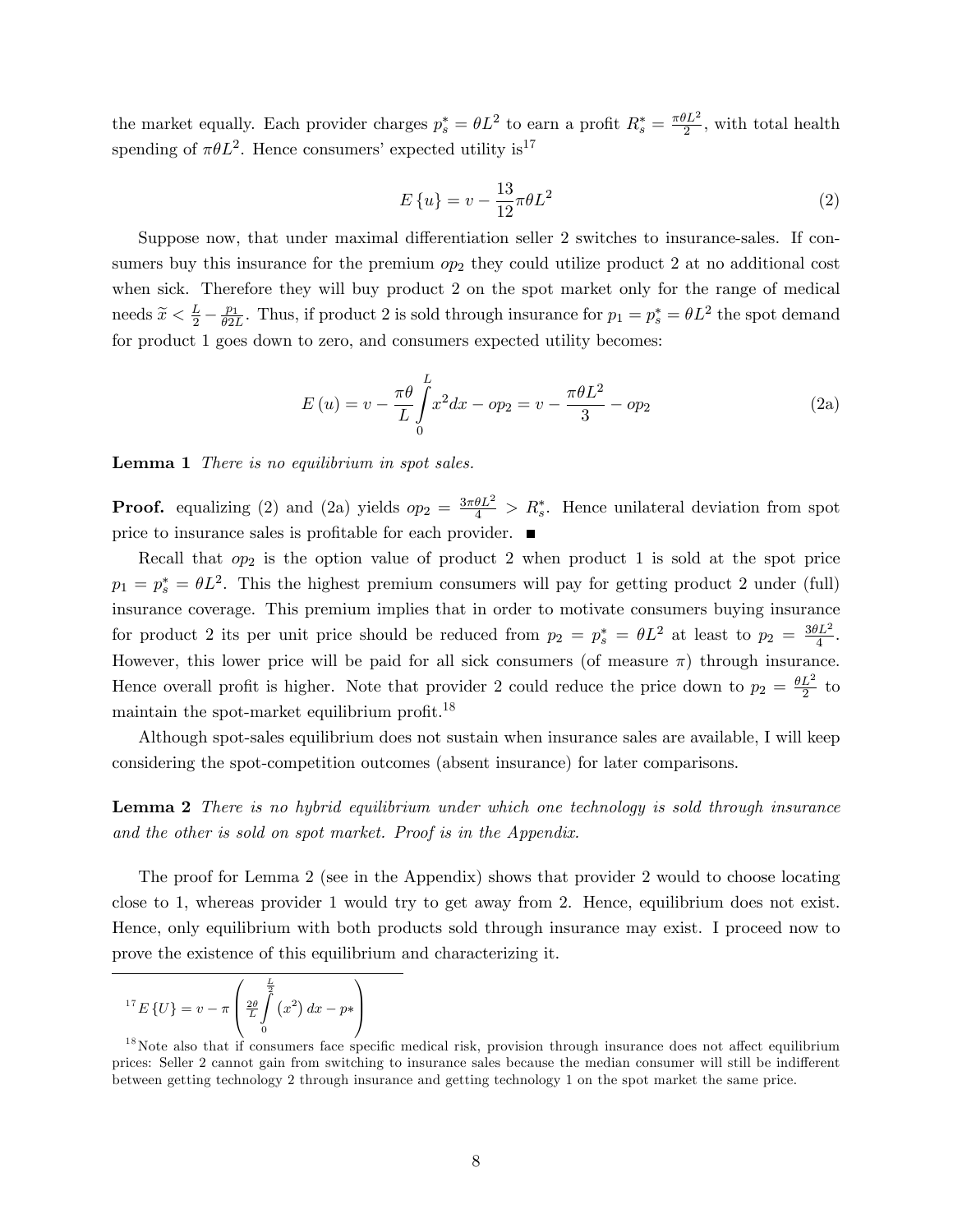Suppose that both providers are selling through insurance by setting option-price for their products given their locations. Define consumers expected utility from having one option only -  $O_i$ , with  $i = \{1, 2\}$ , and consumer's expected utility from buying both options  $O_{1+2}$ .

Note that so long as the representative consumer buys buys option for only one product, providers are engaged in a tough price competition  $a$ -la Bertrand: by slightly cutting down each otherís option-price, each provider can steal the entire market. Thus, equilibrium can be reached only when consumers buy options for both products. Then, both providers have no incentive to further cut prices down. This intuition is formally stated in the following Theorem.

### **Theorem 1** Insurance sales equilibrium must satisfy  $O_{1+2} = O_2 = O_1$ .

**Proof.**  $\forall O_i \geq O_j > O_{1+2}$ ,  $\exists op_j \in op_i - \varepsilon$ , where  $\varepsilon \to 0$ , such that  $O_j \geq O_i > O_{1+2}$ . Thus in equilibrium it must be that  $O_{1+2} \geq O_1$  and  $O_{1+2} \geq O_2$ . Profit maximization implies that in equilibrium providers will set prices as to satisfy both conditions with equality. Thus, in insurance sales equilibrium consumers are indifferent between having either product or both products under insurance.

Applying Theorem (1) I obtain the following equilibrium condition for the option value of product 2 given the locations chosen by both providers and the option price of product 1:

$$
O_1 \leq O_{1+2} \Longrightarrow \frac{\pi}{L} \int_{0}^{L} \left[ V - \theta (x - y_1)^2 \right] dx - op_1 \leq
$$
\n
$$
\leq \frac{\pi}{L} \left\{ \int_{0}^{\frac{y_1 + y_2}{2}} \left[ V - \theta (x - y_1)^2 \right] dx + \int_{\frac{y_1 + y_2}{2}}^{L} \left[ V - \theta (y_2 - x)^2 \right] dx \right\} - op_1 - op_2
$$
\n(3)

Rearranging and elaborating (3) I obtain the following explicit expression for the option value of product 2:

$$
op_2 \leq \frac{\pi \theta}{3L} \left\{ (L - y_1)^3 - (L - y_2)^3 - 2 \left( \frac{y_2 - y_1}{2} \right)^3 \right\}
$$
 (3a)

In the first stage, provider 2 chooses optimal location as to maximize the option value (3a) implying the following first order condition:

$$
y_2^* = \frac{2L + y_1}{3} \tag{4}
$$

Due to the symmetry of the problem the  $F.O.C$  condition  $(4)$  implies efficient horizontal differentiation:  $y_2^* = \frac{3L}{4}$  $\frac{3L}{4}$ ,  $y_1^* = \frac{L}{4}$  $\frac{L}{4}$ . Under these locations, equilibrium option prices (and profits) are:  $op^* = \frac{\pi \theta L^2}{8}$  $\frac{8L^2}{8}$ . The latter results are summarized in the following proposition<sup>19</sup>.

**Proposition 1** The simultaneous game has unique equilibrium in which both providers are selling through insurance, differentiation is efficient, and prices are lower compared spot-price competition.

<sup>&</sup>lt;sup>19</sup>The efficient locations minimize expected mismatch costs - see d'Aspremont et al. (1979).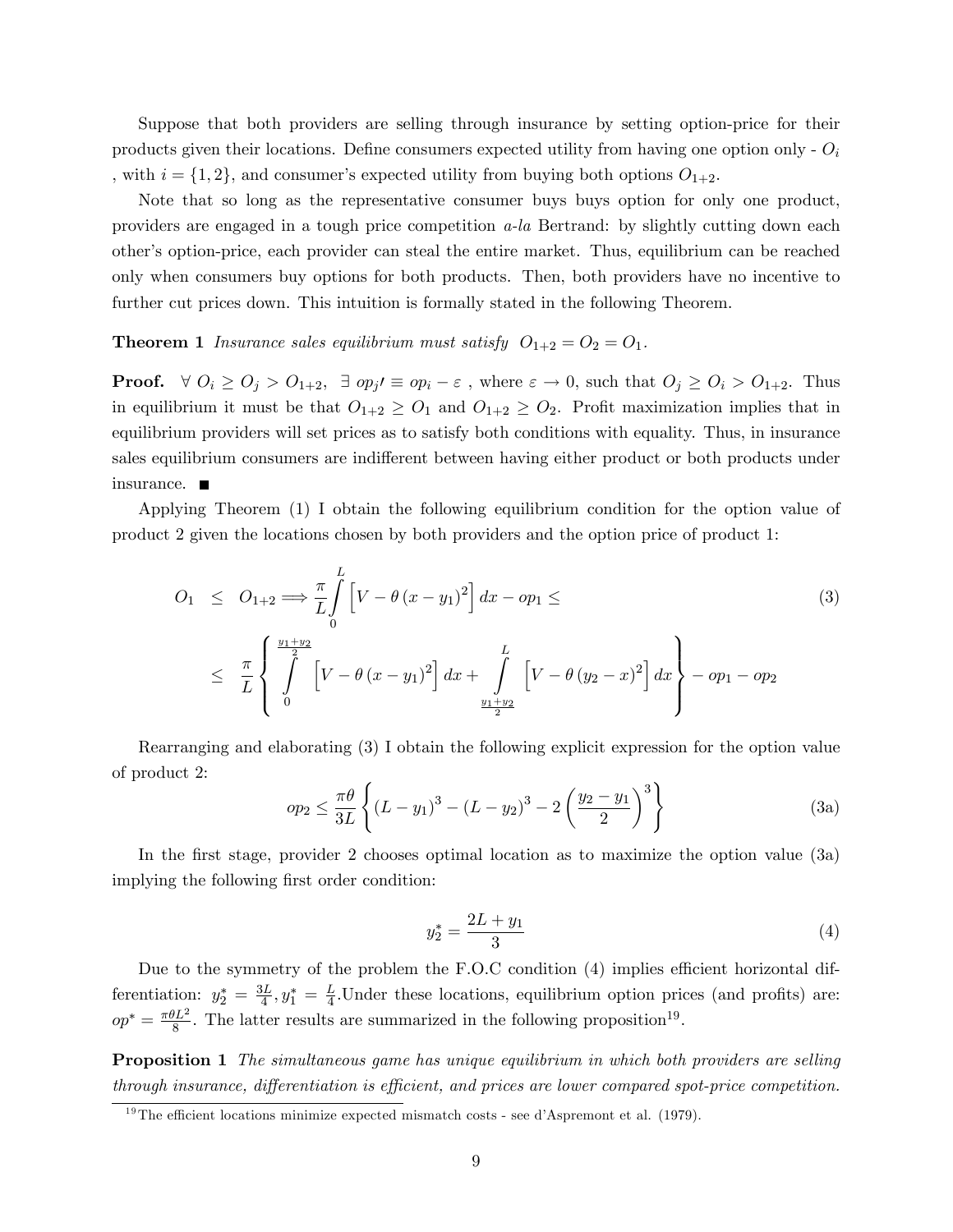**Proof.** To complete the proof I show that given the chosen locations providers cannot benefit from switching to spot market sales. If provider 1 switches to spot sales while 2 is selling through insurance, she faces the demand:  $\frac{\tilde{x}}{L} = \frac{L}{2} - \frac{p_1}{\theta L}$ . Given this demand optimal price is  $p_1^* = \frac{\theta L^2}{4}$  $\frac{L^2}{4}$  , and the corresponding profit is  $R_1 = \frac{\pi \theta L^2}{16}$ , which is smaller than the one under insurance-sales competition.

Consumers' expected utility under insurance sales is  $E\{U\} \approx V - \pi \theta L^2 0.305$ , that is higher than under spot-price competition (i.e. if insurance sales are not available). In light of these novel results I turn to explore the implication of insurance-sales to market outcomes under sequential entry.

## 4.2 Sequential Entry

Suppose now that provider 1 has the opportunity to choose location first. Next, provider 2 enters the market by choosing location and then they both compete in prices. Such a Stakelberg-Location competition in spot prices was solved by Tabuchi and Thisse (1995). They showed that when location is bounded within the preference interval  $L$ , the maximum differentiation principal applies<sup>20</sup>. That is, under spot-price competition the timing of entry does not affect equilibrium.

However, I already showed that when insurance sales are available there is no spot-price equilibrium under maximal differentiation. It can be verified that this result holds also for lower horizontal differentiation. Hence, I turn now to solve the option price equilibrium. Assume, without loss of generality, that in equilibrium:  $y_2 > y_1$ . For given locations and option price set by the leader, the value of a second option should still satisfy equation (3), and thus the optimal location for seller 2 is still given by equation (4):  $y_2^* = \frac{2L+y_1}{3}$  $\frac{+y_1}{3}$ . Then however, the Theorem defines the following equilibrium option-value for the leader, accounting for the follower's location choice

$$
\frac{\pi}{L} \left\{ \int_{0}^{\frac{2L+y_1}{3}} \left[ V - \theta (x - y_1)^2 \right] dx + \int_{\frac{2L+y_1}{3}}^{L} \left[ V - \theta \left( x - \frac{2L+y_1}{3} \right)^2 \right] dx \right\} - op_1 - op_2 \leq (5)
$$
\n
$$
\leq \frac{\pi}{L} \int_{0}^{L} \left[ V - \theta \left( x - \frac{2L+y_1}{3} \right)^2 \right] dx - op_2
$$

Rearranging and elaborating condition (5) I write its following explicit form

$$
\frac{\pi \theta}{3L} \left[ \left( \frac{2L + y_1}{3} \right)^3 - 2 \left( \frac{L - y_1}{3} \right)^3 - y_1^3 \right] \ge op_1 \tag{5a}
$$

 $^{20}$ Nonetheless, for sequential entry with unbounded location they show that the leader locates in the middle of preferences range, and the follower locates outside the range. Anderson (1987) solved a similar game allowing also for sequential price setting. However, as noted by Tabuchi and Thisse (1995) prices are usually considered áexible and thus not likely to be effectively pre-set.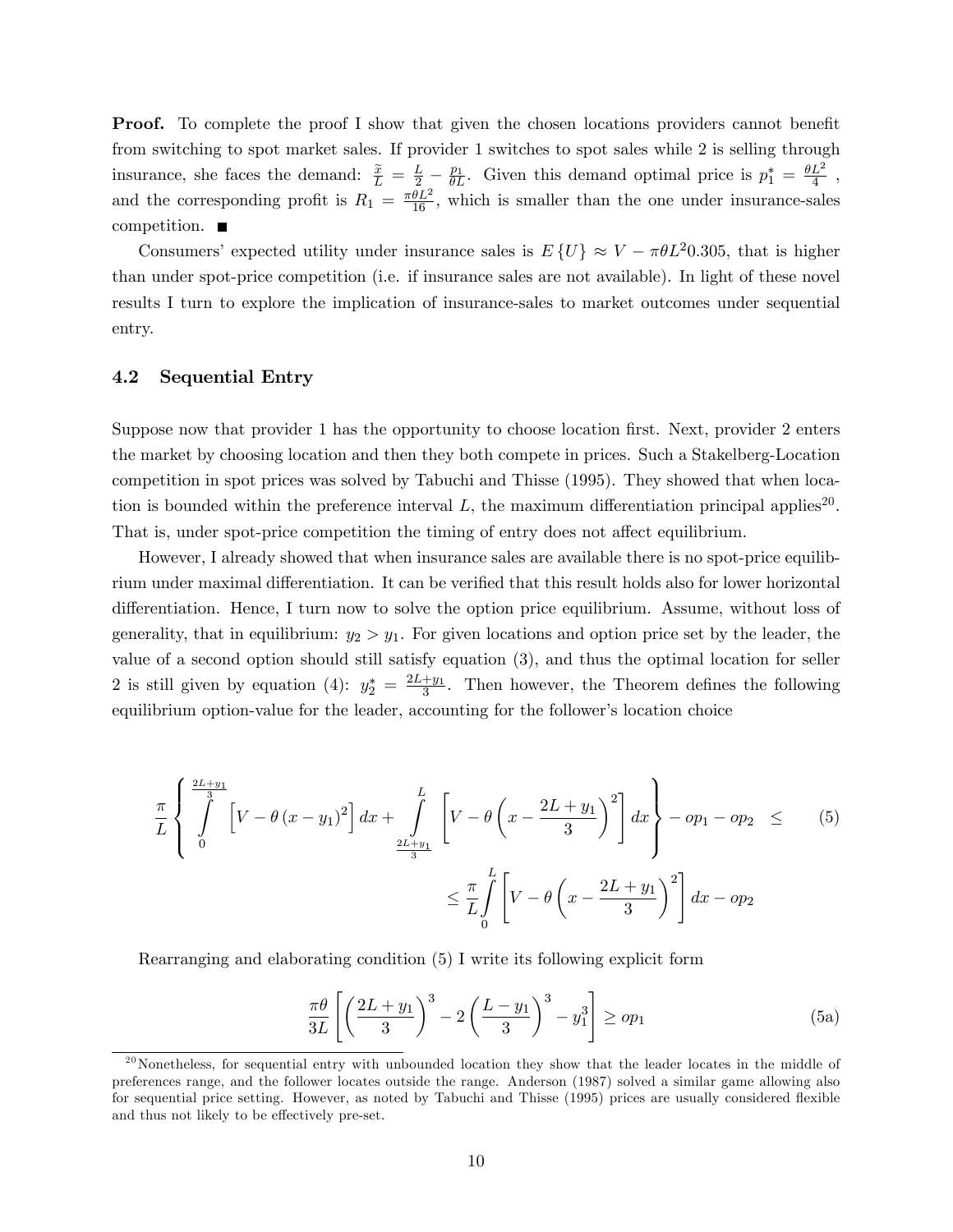Maximizing the option value (5a) with respect to  $y_1$ , one gets that in equilibrium the leader locates at the middle of the preference range, and the follower locates at five sixth of the range correspondingly:

$$
y_1^* = \frac{L}{2}, y_2^* = \frac{5L}{6}
$$
 (6)

Applying (6) to (3a) and (5a) yields the corresponding option values:

$$
op_1^* = \frac{4\pi\theta L^2}{27}, op_2^* = \frac{\pi\theta L^2}{27}
$$
\n(6a)

Note that the leader's option price in  $(6a)$  is greater than the one obtained under simultaneous moves, and the follower's is smaller. Under the locations and prices given in  $(6)-(6a)$  consumer expected utility is  $E\{U\} = V - \pi \theta L^2 \left(\frac{25}{108}\right)$ , which is greater than under simultaneous entry - for both spot and option price competition. Proposition 2 concludes the latter results.

**Proposition 2** Insurance-sales equilibrium with sequential entry is defines by  $(6)-(6a)$ , implying asymmetric locations, Örst-mover gains, and higher expected utility to consumers compared with simultaneous moves equilibrium.

Proof. To complete the proof I show that under (6) unilateral switch to spot sales is not beneficial. The demand faced by each seller when switching to spot-price sales is given by:  $\widetilde{x}_1 = \frac{\pi}{L}$ L  $\left(\frac{2L}{3} - \frac{3p_1}{2L\theta}\right), \tilde{x}_2 = \frac{2L}{3} + \frac{3p_2}{2L\theta}$ . Given these demands the optimal spot-prices that maximize profit for each seller are:  $p_1^* = \frac{2\theta L^2}{9}$  $\frac{\partial L^2}{\partial 9}, p_2^* = \frac{\theta L^2}{9}$  $\frac{L^2}{9}$ , and the corresponding expected profits are:  $R_1^* = \frac{2\pi\theta L^2}{27} <$  op<sub>1</sub><sup>\*</sup>,  $R_2^* = \frac{\pi\theta L^2}{54} <$  op<sub>2</sub><sup>\*</sup>. That is deviation from insurance sales prices (6a) is not beneficial.  $\blacksquare$ 

# 5 Quality choice  $-$  Vertical competition

Here I add vertical differentiation through product-quality choice to the analysis. Denoting  $q_i$  the quality of each technology I conventionally modify the expected utility function  $(1)$ :<sup>21</sup>

$$
E\{U\} = (1 - \pi)V + \frac{\pi}{L} \int_{0}^{L} \left[ V + q_i - p_i - \theta (y_i - x)^2 \right] dx \tag{7}
$$

I assume the provision of quality is subject to quadratic cost function that is Öx with respect to output  $level<sup>22</sup>$ :

$$
C(q_i) = \frac{\mu}{2}q_i^2 \tag{8}
$$

I also assume  $\theta L^2 > \frac{\pi}{\mu}$  $\frac{\pi}{\mu}$  to ensure non-negative profit under insurance-sales competition. I solve a two-stage game in simultaneous moves. Location and quality are chosen in the first stage, and in

<sup>&</sup>lt;sup>21</sup>See for example Lyon (1999) and Katz (2011) and Bardey et al. (2012).

 $^{22}$ Both Brekke et al. (2007b) and Bardey et al. (2012) quadratic fix cost function, but the latter assume also that marginal cost of output production is increasing with quality.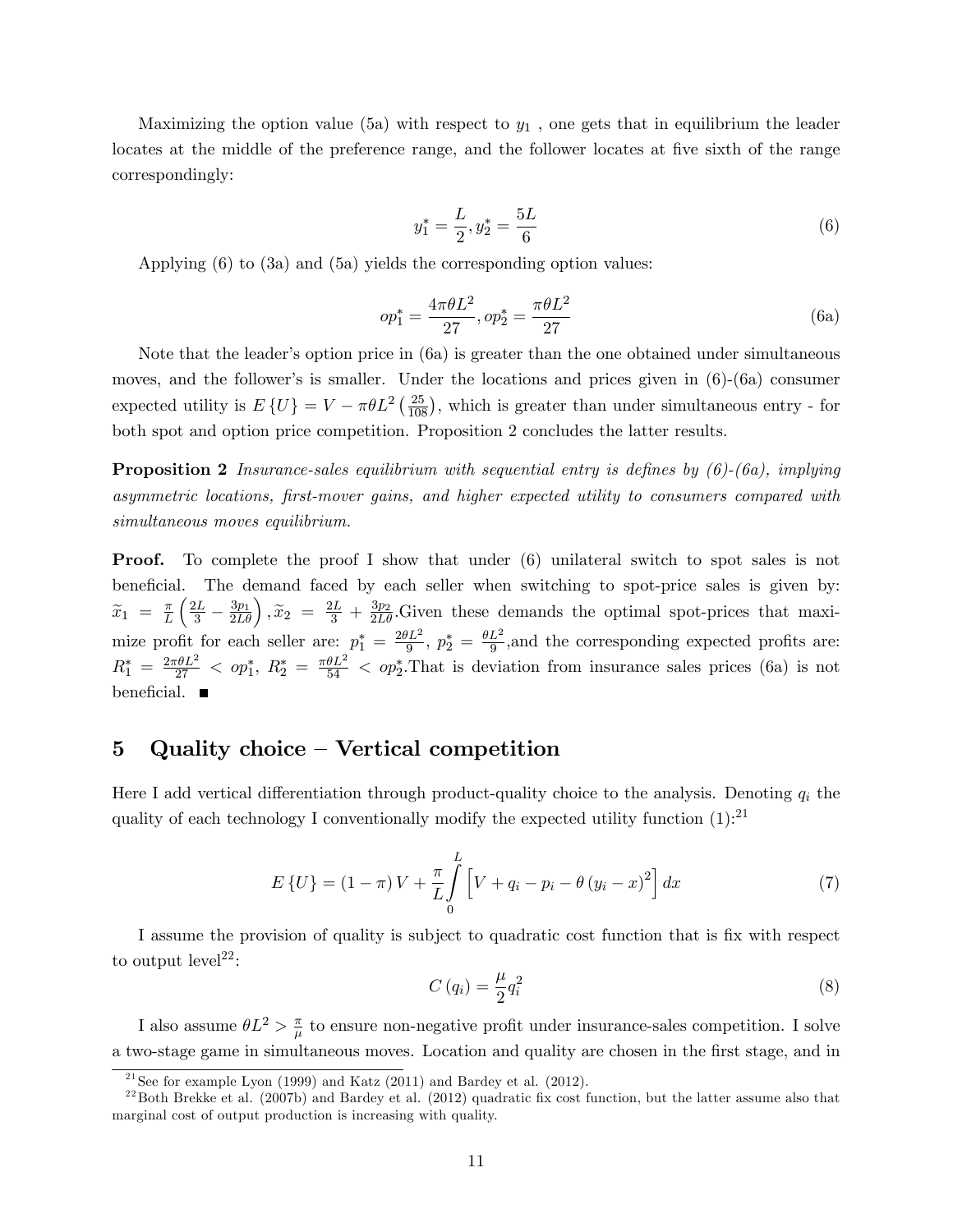the second stage price competition prevails. <sup>23</sup>. The equilibrium under insurance sales competition is still subject to the Theorem presented in section 4. Accommodated for utility from quality, condition (3) becomes:

$$
\int_{0}^{L} \left[ V + q_{1} - \theta (x - y_{1})^{2} \right] dx - op_{1}
$$
\n
$$
\leq \frac{\pi}{L} \left\{ \int_{0}^{\tilde{x}} \left[ V + q_{1} - \theta (x - y_{1})^{2} \right] dx + \int_{\tilde{x}}^{L} \left[ V + q_{2} - \theta (y_{2} - x)^{2} \right] dx \right\} - op_{1} - op_{2}
$$
\n(9)

Where  $\widetilde{x} = \frac{1}{2}$ 2  $\left[\frac{q_1-q_2}{\theta(y_2-y_1)} + y_1 + y_2\right]$ . Simplifying (9) and incorporating quality cost I obtain the profit function for seller 1:

$$
\frac{\pi}{L}\left[ (q_1 - q_2)\tilde{x} - \frac{\theta(\tilde{x} - y_1)^3}{3} - \frac{\theta y_1^3}{3} + \frac{\theta(\tilde{x} - y_2)^3}{3} + \frac{\theta y_2^3}{3} \right] - \frac{\mu}{2}q_1^2 \tag{10}
$$

Lemma 3 Under equal qualities equilibrium locations and option prices are as in proposition 1:  $y_1^* = \frac{1}{4}$  $\frac{1}{4}$ ,  $y_2^* = \frac{3}{4}$  $\frac{3}{4}$ ,  $op^* = \frac{\pi \theta L^2}{8}$  $rac{1}{8}$ .

**Proof.** for  $q_1 = q_2$ , the first addend in (10) coincides with (3). Hence the derived equilibrium locations and option prices also coincide.

Under the locations in Lemma 3 equation (10) becomes:

$$
\frac{\pi}{L}\left[ (q_1 - q_2) \left[ \frac{q_1 - q_2}{\theta L} + \frac{L}{2} \right] - \frac{\theta \left( \frac{q_1 - q_2}{\theta L} + \frac{L}{4} \right)^3}{3} - \frac{\theta \left( \frac{L}{4} \right)^3}{3} + \frac{\theta \left( \frac{q_1 - q_2}{\theta L} - \frac{L}{4} \right)^3}{3} + \frac{\theta \left( \frac{3L}{4} \right)^3}{3} \right] - \frac{\mu}{2} q_1^2 \tag{11}
$$

Differentiating (11) for  $q_1$  I obtain the first order condition for optimal quality:

$$
q_1^* = \frac{\pi}{2\mu} \tag{12}
$$

**Lemma 4** Under the efficient locations quality choices are equal and efficient.

**Proof.** Condition (12) implies that under symmetric locations  $q_1^*, q_2^* = \frac{\pi}{2\mu}$  $\frac{\pi}{2\mu}$  . Solving

$$
Max: 2\begin{bmatrix} \frac{L}{2} \\ \int_{q_1}^{q_2} \left[ V + q_1 - \theta \left( x - \frac{L}{4} \right)^2 \right] dx - \frac{\mu}{2} q_1^2 \end{bmatrix}
$$
 proves that equilibrium qualities are efficient for  
 $y_1^* = \frac{1}{4}$ ,  $y_2^* = \frac{3}{4}$ , as they maximize consumers expected utility net of quality cost.

 $^{23}$ One can show that under spot-price competition there is no symmetric equilibrium in pure strategies when location and quality are simultaneously chosen. Nonetheless, in the three stage game "location-quality-price" principle of maximum- differentiation still applies in this setup: See Economides (1989) and Piga and Poyago-Theotoky (2005) in the case of zero R&D spillovers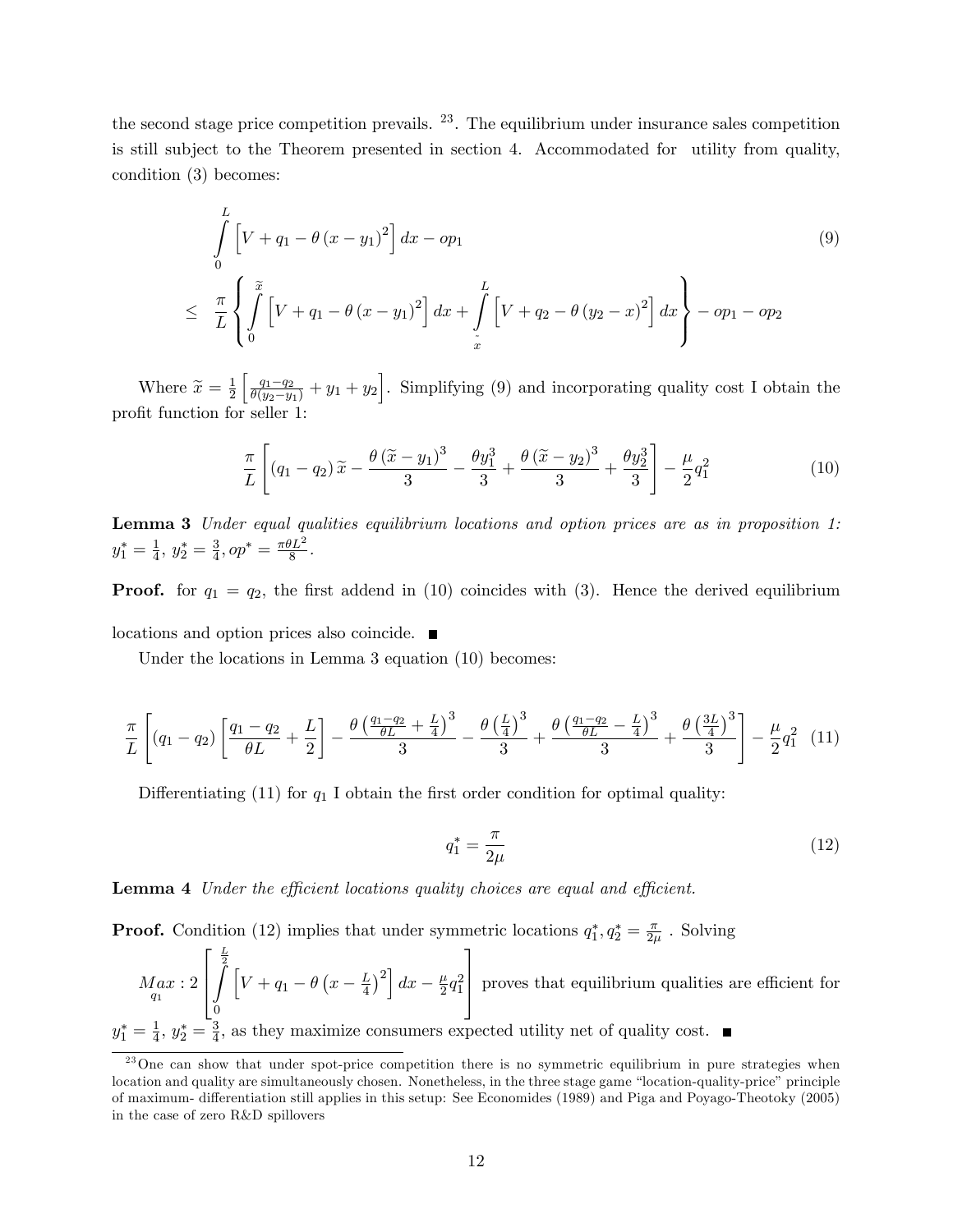Here again providers are maximizing the option value of their own product by maximizing the joint value of both products, thereby choosing locations and qualities that are socially efficient. Proposition 3 summarizes the latter results.

**Proposition 3** There exists unique symmetric equilibrium with efficient locations and quality choices, and option prices as defined in proposition 1. Proof is in lemmas  $3-4$ .

## 6 Conclusions

I have studied Duopolistic competition in a market for differentiated medical products. The novel results stem from incorporating consumers' uncertainty regarding their specific future medical need, and allowing perfectly competitive insurers to price and sell each product separately.

I showed how the lack of *ex-ante* differentiation in medical needs intensifies competition between medical providers under insurance sales, compared with spot price competition. Consequently, under insurance-sales prices are lower and investment in quality is higher, implying lower profitability. Yet, each provider unilaterally opts into insurance sales.

In equilibrium horizontal differentiation and quality provision are efficient, and prices are low enough to motivate consumers buy both options. Sequential entry gives rise to asymmetric equilibrium with gains to the leader and to consumers, in contrast to spot price competition that is neutral to entry timing.

The results imply that insurance sales can promote efficiency in medcial care markets if consumers face indeterminate medical risk. Furthermore, in comparison to Lyon (1999) and Katz (2011) the results imply that vertical integration cannot be welfare improving if insurance markets are indeed perfectly competitive. That is if insurer can price and sale separated policies for each medical product.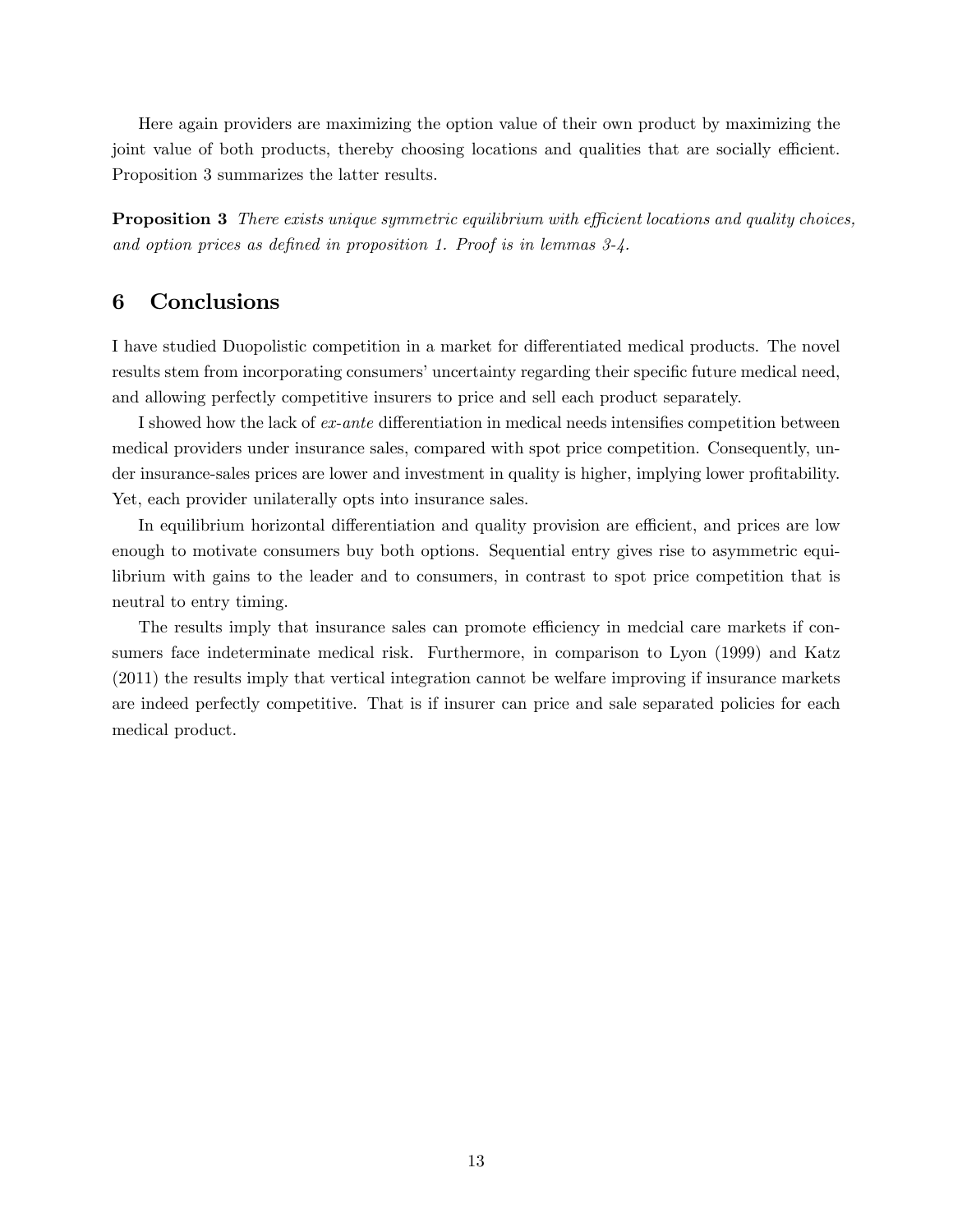#### Appendix: proof for Lemma 2

Under general locations, given that provider 2 is selling through insurance, spot demand for technology 1 is given by

$$
V - op_2 - \theta (\tilde{x} - y_2)^2 < V - op_2 - p_1 - \theta (\tilde{x} - y_2)^2 \Longrightarrow \tilde{x} = \frac{y_1 + y_2}{2} - \frac{p_1}{\theta 2 (y_2 - y_1)}
$$

Given this demand, the optimal spot price is  $p_1^* = \frac{\theta(y_2^2 - y_1^2)}{2}$  $\frac{-y_1}{2}$ , and actual market share is  $\tilde{ }$  $x = \frac{y_1 + y_2}{4}$ 4 , for  $y_2 > y_1$ . Therefore, optimal location for provider 1 is  $y_1^* = \frac{y_2}{3}$  $\frac{y_2}{3}$  for  $y_2 > \frac{L}{2}$  $\frac{L}{2}$ . Given the locations of both providers and the corresponding spot price set by provider 1, The option value  $op_2$  is defined by the increase in expected utility due to all  $ex\text{-}post$  utilizations of product 2, compared with relying on spot market utilization of product 1 only:

$$
op_2 \leq \frac{\pi}{L} \int_{\frac{y_1 + y_2}{2}}^{L} \left[ V - \theta (y_2 - x)^2 \right] dx = \frac{\pi}{L} \left[ V \left( L - \frac{y_2 - y_1}{4} \right) - \frac{\theta (L - y_2)^3}{3} - \frac{\theta \left( \frac{3y_2}{4} - \frac{y_1}{4} \right)^3}{3} \right]
$$

Maximizing the option value (2) with respect to  $y_2$  I derive the first order condition:  $(L - y_2^*)^2$ 3 4  $\left(\frac{3y_2^*-y_1}{4}\right)$  $\Big)^2 = \frac{V}{4\theta}$  $\frac{V}{4\theta}$ . Plugging in  $y_1^* = \frac{y_2}{3}$  $\frac{y_2}{3}$  I obtain the optimal location for provider 2:  $y_2^* = \frac{3}{4}$  $\frac{3}{4}L \sqrt{\frac{3L^2}{4}+\frac{3V}{8\theta}}$  $\frac{3V}{8\theta}$ . However, the fully-served-market assumption  $\frac{4V}{5\theta} > L^2$  implies a corner solution  $y_2^* < 0$ . This violates the best response function  $y_1^* = \frac{y_2}{3}$  $\frac{y_2}{3}$ , which is valid only for  $y_2^* > \frac{L}{2}$  $\frac{L}{2}$ . Q.E.D.

## References

- [1] Anderson S., 1987. Spatial competition and price leadership. International Journal of Industrial Organization 5, 369-398
- [2] Armstrong M., Vickers J., 2010. Competitive Non-linear Pricing and Bundling. Review of Economic Studies 77, 30-60
- [3] Arcidiacono P., Ellickson P.B., Landry P., Ridley D.B., 2013. Pharmaceutical followers. International Journal of Industrial Organization 31, 538-553
- [4] Bardey D., Bommierc A., Julliend B., 2010. Retail price regulation and innovation: Reference pricing in the pharmaceutical industry. Journal of Health Economics 29, 303-316.
- [5] Bardey D., Bourgeon J-M., 2011. Health Care Network Formation and Policyholders' Welfare. The B.E. Journal of Economic Analysis & Policy (Contributions) 11 1935-1682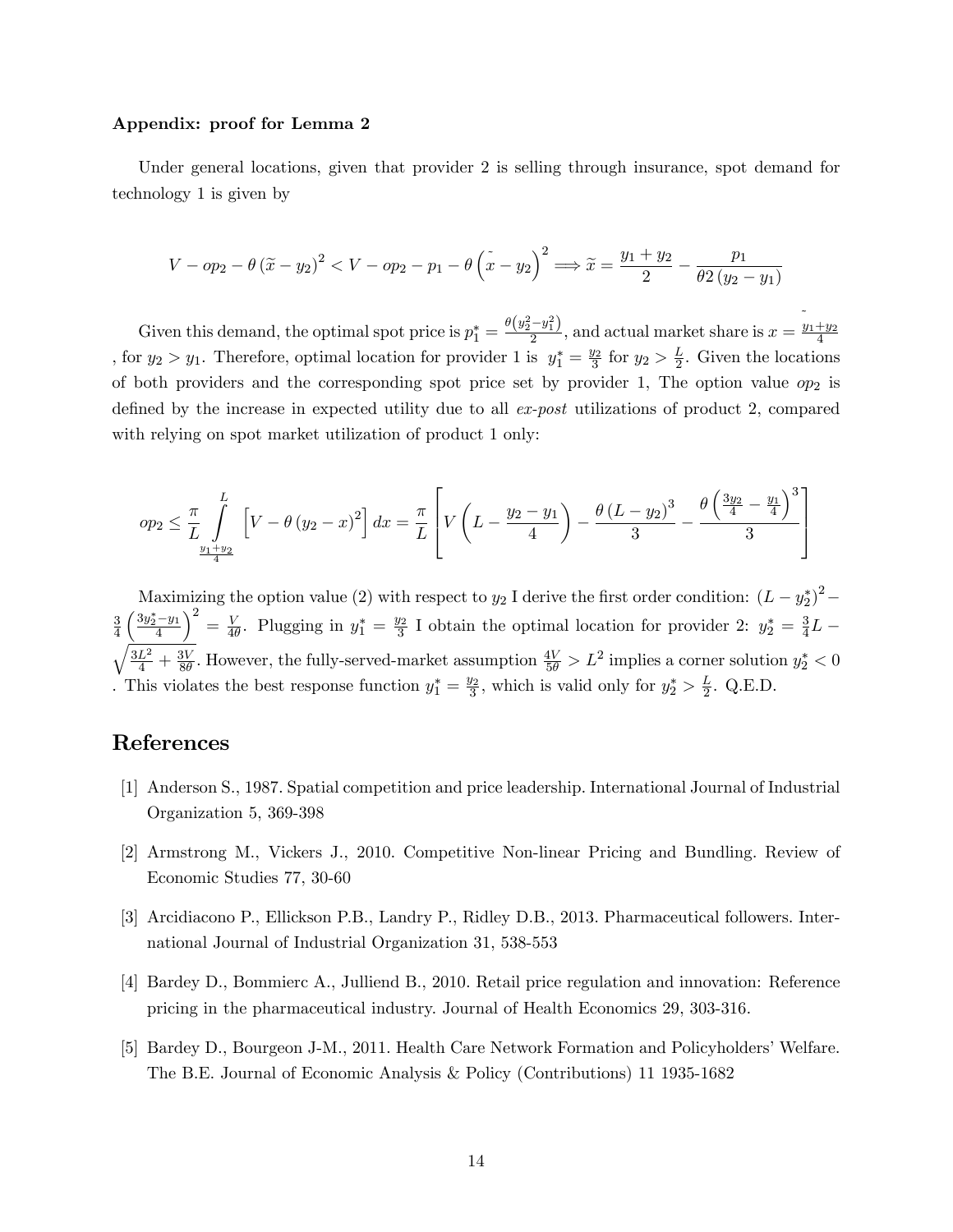- [6] Bardey D., Cantac C., Lozachmeur J-M, 2012. The regulation of health care providersípayments when horizontal and vertical differentiation matter. Journal of Health Economics 31 691 - 704
- [7] Bokhari, F.A.S., Fournier, G.M., 2013. Entry in the ADHD drugs market: welfare impact of generics and me-too's. Journal of Industrial Economics 61, 339–392
- [8] Brekke, K.R., Nuscheler, R., Straume, O.R., 2006. Quality and location choices under price regulation. Journal of Economics and Management Strategy 15, 207–227
- [9] Brekke K.R., K"onigbauer I., Straume O.R., 2007. Reference pricing of pharmaceuticals. Journal of Health Economics 26, 613–642
- [10] Brekke, K.R., Nuscheler, R., Straume, O. R., 2007. Gatekeeping in Health Care. Journal of Health Economics  $26$ ,  $149-170$
- [11] Capps C, Dranove D., Satterthwaite M., 2003. Competition and Market Power in Option Demand Markets. RAND Journal of Economics 34, 737–763
- [12] Crawford G.S., Shum M., 2005. Uncertainty and learning in pharmaceutical demand. Econometrica 73 1137-1173
- [13] díAspremont, C. Gabszewicz J., Thisse J-F., 1979. On Hotellingís "Stability in Competition". Econometrica 47, 1145-1150
- [14] Douven R., Halbersma R., Katona K., Shestalova V., 2014. Vertical Integration and Exclusive Behavior of Insurers and Hospitals. Journal of Economics & Management Strategy 23, 344–368
- [15] Dranove D., White W.D., 1996. Specialization, Option Demand, and the Pricing of Medical Specialists. Journal of Economics & Management Strategy  $5, 277-306$
- [16] Economides, N., 1989. Quality Variations and Maximal Variety Differentiation. Regional Science and Urban Economics 19, 21–29
- [17] Gal-or E. 1997. Exclusionary equilibria in health-care markets. Journal of Economics & Management Strategy  $6, 5-43$
- [18] Gal-Or E., 1999. Mergers and exclusionary practices in health care Markets. Journal of Economics & Management Strategy 8, Number 3, Fall 1999, 315-350
- [19] Gravelle, H., Sivey, P., 2010. Imperfect information in a quality-competitive hospital market. Journal of Health Economics 29, 524–535
- [20] Grossman V., 2013. Do cost-sharing and entry deregulation curb pharmaceutical innovation?. Journal of Health Economics, 32, 881–894